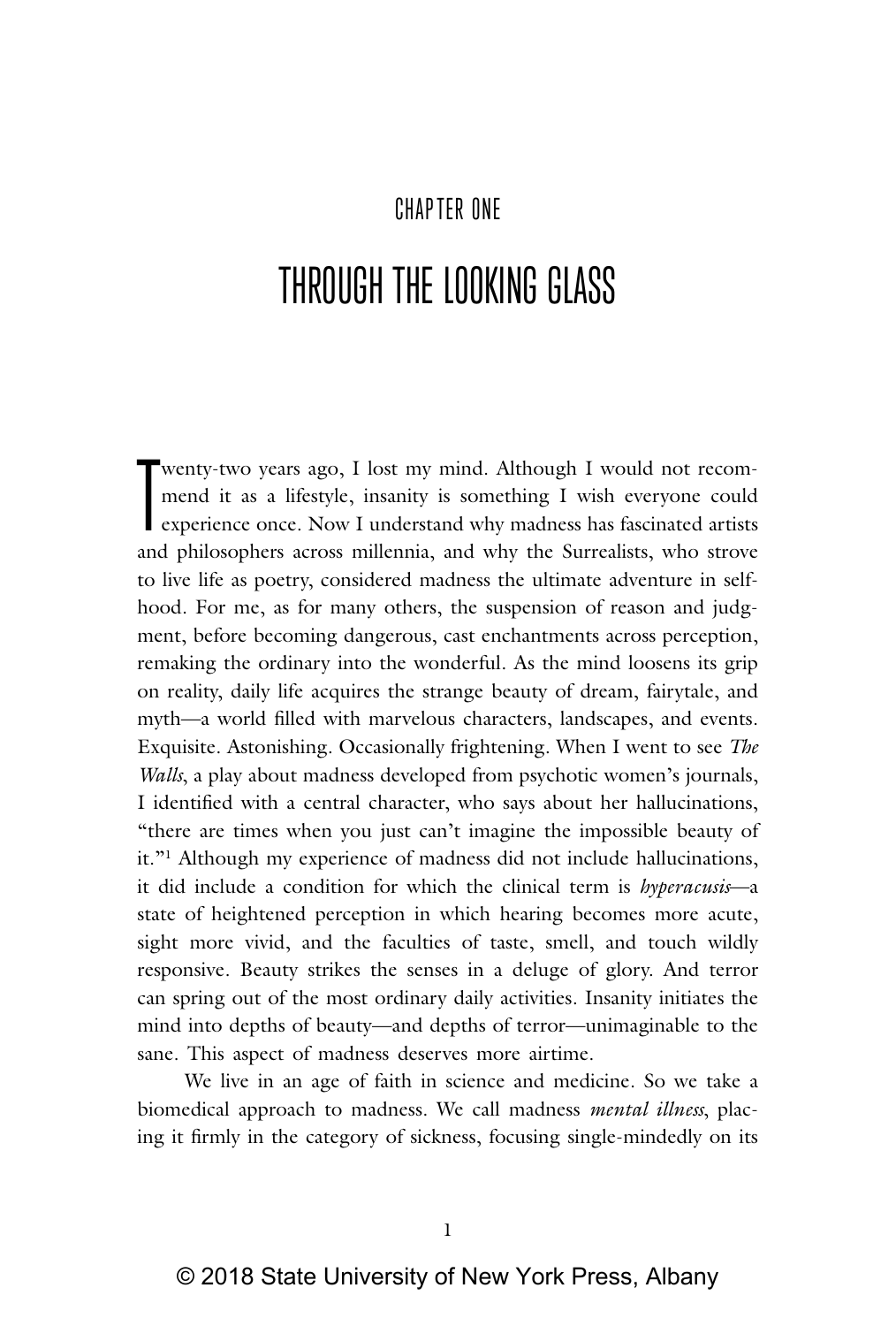negative effects, which we try to eradicate with drugs. In our fascination with the chemistry of madness, we tend to ignore the *poetics* of madness—the connection of madness to beauty, truth, creativity, spirituality, and the sublime. In the three millennia of literature and philosophy that preceded psychiatry, madness was associated with all these things. Whenever poetry, creativity, love, and madness are mentioned in the same sentence, it raises the question of whether there is danger in romanticizing madness. There is. There is also a danger in de-romanticizing madness. Madness is dangerous, romanticized or otherwise. Experiencing madness is dangerous, and receiving treatment for madness is dangerous. There is no way to make madness or its treatment completely safe.

Romanticizing madness too much can result in a failure to provide medical care and personal safety for persons suffering madness. De-romanticizing madness too much can lead to oversimplification reducing the experience to a chemical reaction that we try to subject to chemical control while ignoring its social, spiritual, and aesthetic dimensions. This oversimplification can result in a failure to perceive value in the experience, or to make the experience meaningful. When we are unable to find value and meaning in our most difficult experiences, we cannot integrate them into a process of personal development that leads to positive long-term outcomes such as suitable work, rewarding relationships, emotional stability, spiritual vitality, and a sense of belonging to the human community.

I use the term "madness" rather than "mental illness" not to insult anyone and not to be deliberately unfashionable or unscientific, but to restore the millennia-old associations between madness and various forms of intellectual and spiritual power. Shakespeare, whose plays frequently portray madness, wrote in *A Midsummer Night's Dream*: "The lunatic, the lover, and the poet are of imagination all compact."2 Shakespeare's line connects madness with love and creativity—this is the connection at the heart of a *poetic* understanding of madness. A poetic approach assumes that madness, like literature and dreaming, contains meaning and offers insight into such central human concerns as love, desire, sex, adventure, work, fate, spirituality, and God. Madness—defined as any atypical mental state severe enough to cause social difficulty—has a history in literature long before Shakespeare. Faced with the task of

2 / Dancing with Ophelia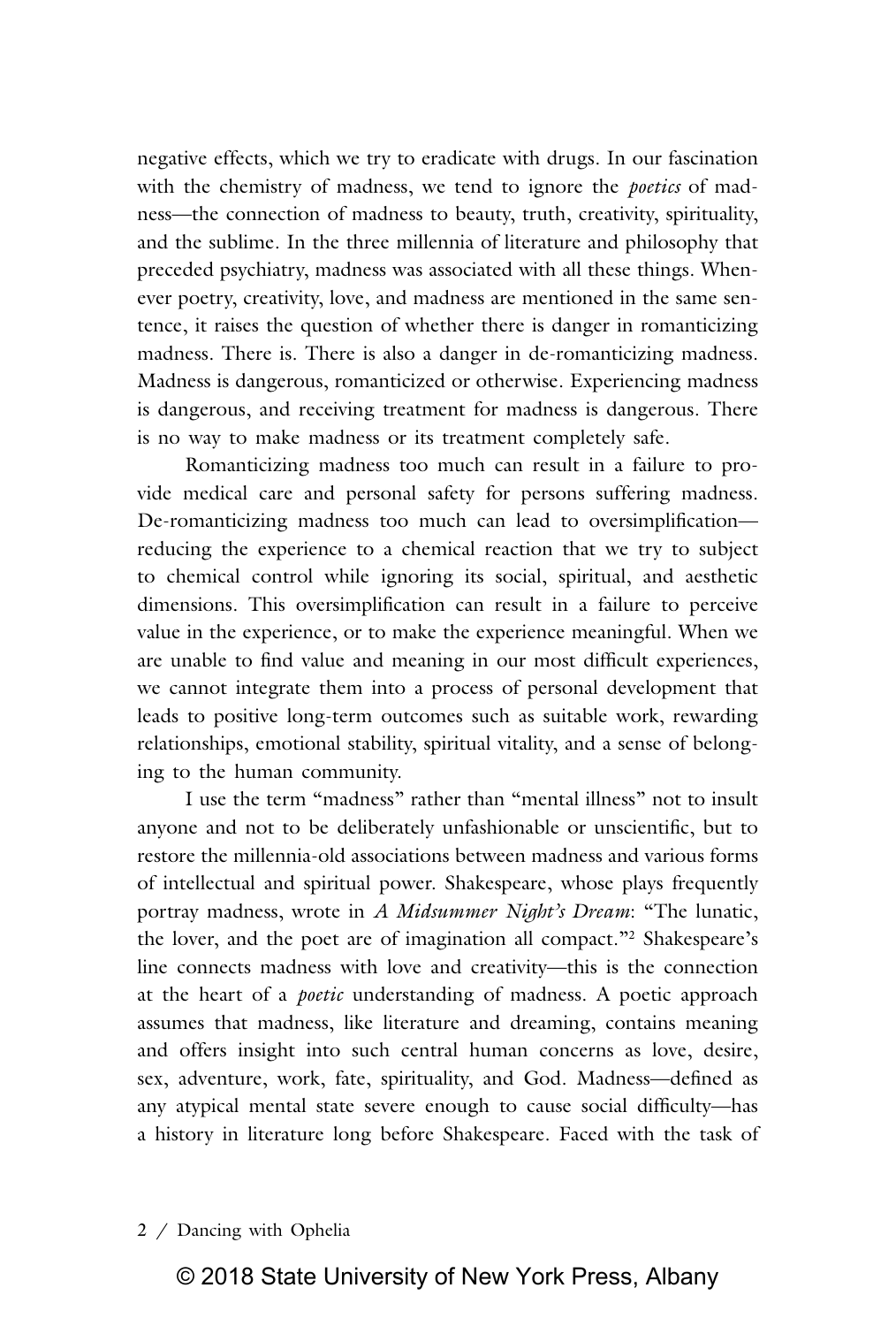recovering from what looked like a manic episode, I balanced my use of the biomedical tools available to me with a poetic understanding of madness drawn from the long history of madness in literature, art, philosophy, and religious writing.

As I emerged from my mental health crisis, a psychiatrist offered me the label "bipolar," along with dire predictions about my future. Without lifelong medication, he explained, I would suffer more episodes and hospitalizations, becoming chronically unstable and professionally unproductive. But that is not what happened when, against medical advice, but under medical supervision, I ended my use of medication after six months and began a process of religious reflection, psychotherapy, and behavioral change, guided by insights drawn from literature. Instead of becoming a career psychiatric patient, I completed a PhD, obtained a tenure-track job, traveled to Europe and Africa, published two books, earned tenure, married, gave birth to a son, bought and sold real estate, produced a film, learned a martial art, and, eventually, sought treatment for anxiety and substance abuse, two hallmarks of post-traumatic stress. These two psychological distress symptoms, which had dogged me since adolescence, had long prevented me from fully realizing my creative potential. Undertaking trauma recovery eventually resolved those symptoms and transformed my life, propelling me toward ever-increasing levels of productivity and contentment. During the two decades after my breakdown, I experienced two milder mental health challenges, both of which I managed with short-term medication, behavioral change, and talk therapy. With the exception of about a week—the same amount of time a flu keeps me down—I didn't miss work or become unable to meet domestic, parental, and financial responsibilities. I don't believe I would have recovered so fully and gone on to build a successful life had I not balanced biomedical technologies with poetic understanding.

I also don't believe I would have recovered so completely and achieved my present level of health had I used long-term drugs. While there are certainly people whose wellness depends on lifelong drugs, there are others who can enjoy mental health without them. This second group, if they are more compliant patients than me, risk becoming victims of psychiatric overkill. Psychiatric drugs have side-effects ranging in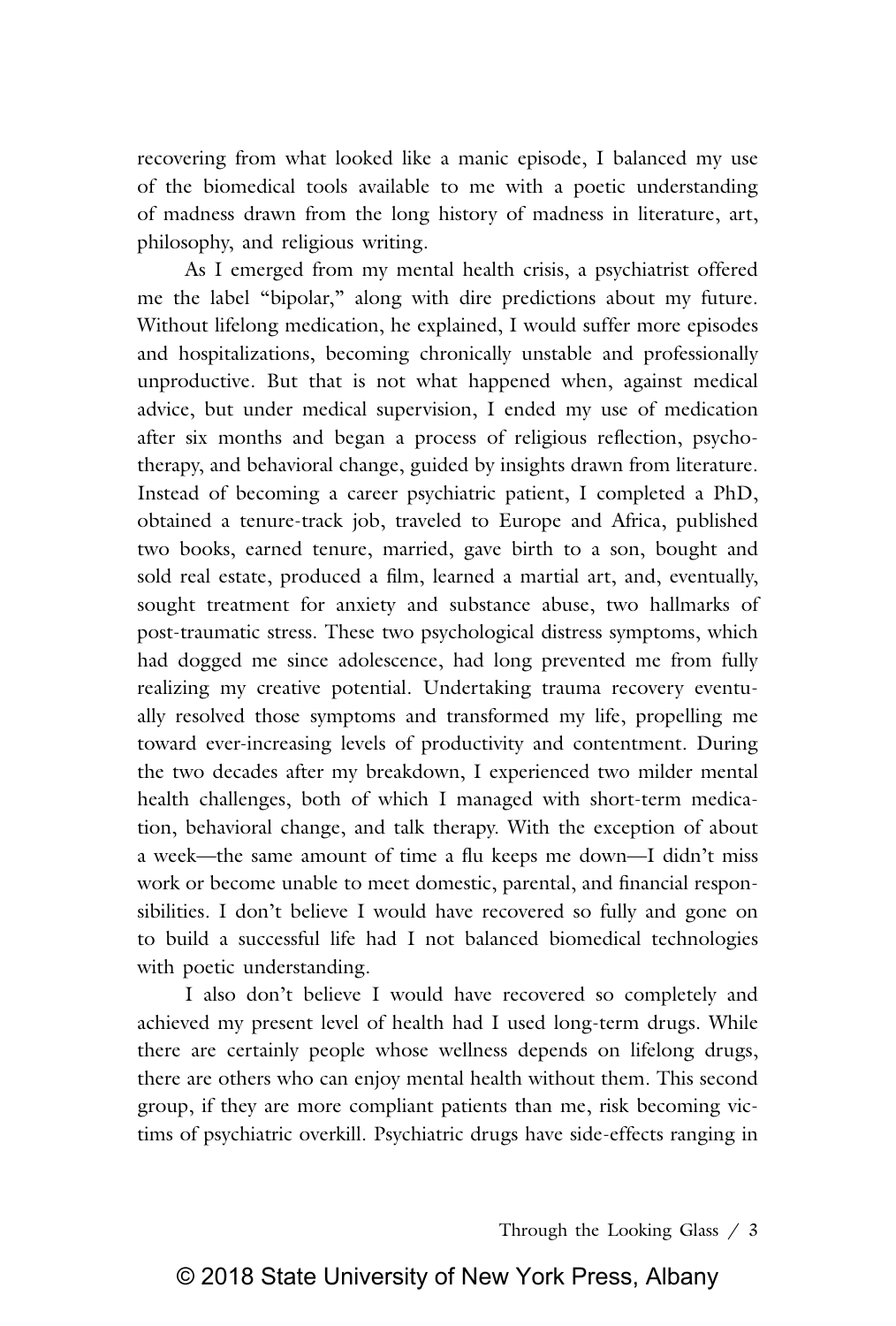severity from dental caries and excess weight to obesity, sexual dysfunction, neurological damage, and death. They should be used only when necessary. My experience with overprescription illustrates a problem with late twentieth- and twenty-first-century psychiatry. Treatment protocols have become so uniform, drug-based, and aggressive that even people who are capable of recovering from breakdown and leading productive lives without long-term drug use are being urged to make illness a permanent part of their identity and to adopt lifelong, nonstop use of medications with serious side-effects. Prescribing long-term medication for people whose disturbances can be resolved with short-term medication and behavioral change is defensive medicine at its worst.

### Becoming Ophelia

In literature and art, madwomen are often pictured with streaming tangles of hair wandering through natural landscapes filled with flowers. In William Shakespeare's *Hamlet*, the young woman Ophelia, driven mad by love and grief, wanders the countryside making garlands of flowers and singing. Decked with her flower-garlands and still singing, she falls into a brook overhung by willows, where she lets herself drown. John Everett Millais's painting *Ophelia* pictures the heroine floating downstream in a floral landscape, her golden gown and brown hair billowing in the water, amidst violet, buttercup, poppy, pansy, meadowsweet, and purple loosestrife. Jean-Martin Charcot, a nineteenth-century theorist of madness—then called "hysteria"—imagined his female patients as reallife Ophelias.<sup>3</sup> Charcot photographed his female patients so frequently that he built a photography studio at the hospital where he worked and hired a professional photographer.4 Charcot's favorite photographic subject was his patient Augustine, whom he and his colleagues liked to photograph with long, wild hair falling across a bare shoulder, neck, or partially exposed breast—visual effects accomplished with a strategically loose-fitting hospital gown.<sup>5</sup> Fifteen-year-old Augustine, who had been raped by her employer, cooperated enthusiastically, posing for her doctor's camera in attitudes drawn from French silent film and pre-Raphaelite paintings of Ophelia.<sup>6</sup> The madwoman, as an image, or archetype,

4 / Dancing with Ophelia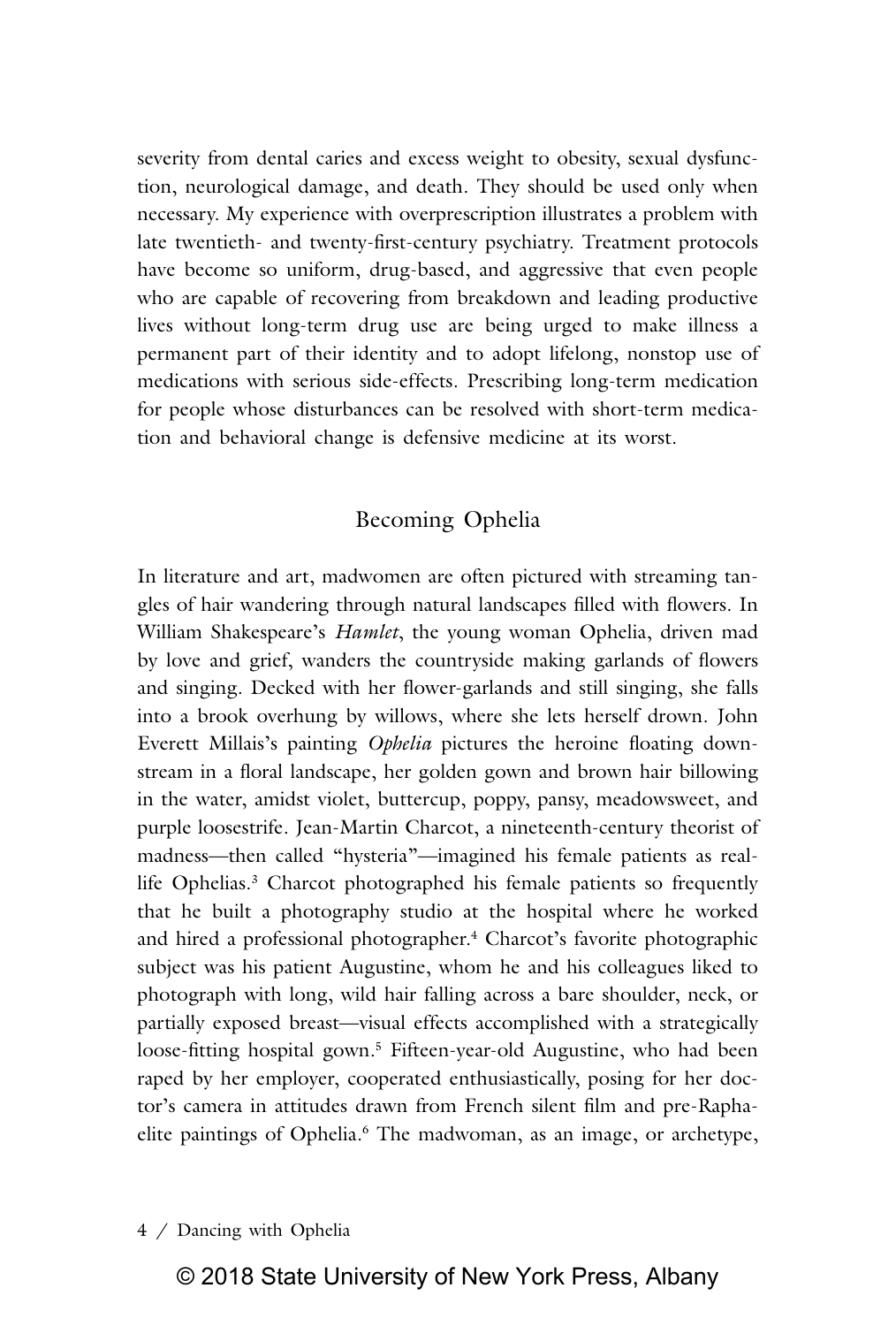often embodies a girlish innocence, with hints of an unknowing sexuality and blind, mindless trust.

In the moment my mind broke with reality, my arms were filled with roses. Roses, irises, lilies, peonies, and lilacs, feathered with ferns. They had been given to me by Mark Sandman, the hypnotic, crooning front man for Morphine, a minor indie-rock sensation of the early nineties. After creating a clinical-strength romantic fantasy about Sandman out of photographs and music, I met and reveled with him on the three consecutive nights of the band's 1995 engagement in Chicago—a series of events that inflamed my romantic obsession beyond reason and triggered ever-further departures from reality. On the third night of my revelry with Sandman and the other members of Morphine, I wore a blue dress so long it brushed the ground. Wild brown curls streamed over my shoulders and down my back, mingling with the flowers Sandman had given me after the last of his three shows in Chicago. The armful of blossoms practically buried my small body. Their fragrance transformed my taxi ride home into a mobile Garden of Eden. A friend sat beside me in the taxi. She was speaking, but I had ceased to be there. I could hear and understand her words, but she seemed far away, as if she lived in a parallel world that I could perceive but to which I did not belong. My mind had wandered into a paradise of its own design. Gazing out the window into the starry sky, intoxicated by flowers and fantasy, I lost myself to ecstasy. I could simulate normal behavior, so it appeared to my friend that I was there. In truth, my body was there, but my mind had spun off into bliss. I fancied myself in love with a rock star who had filled my arms with flowers.

At the height of my disturbance, I found myself wandering through neck-high Kentucky blue grass in a daisy-print sundress, captivated by buttercups and burying belongings in the forest. Having seen my rock star one last time, and imagining myself spurned in love, I had decided never to go home. I left my car at a truck stop and began hitchhiking south, feeling I could shrug off my old life like a sweater, disappear, and start a new life somewhere else. Somewhere warmer. Somewhere *south*. Maybe Mexico. Frightened by the riveted attention of the two men who gave me rides, I quit hitchhiking. In a moment of serious danger, I bolted into the woods and continued on foot. Wishing to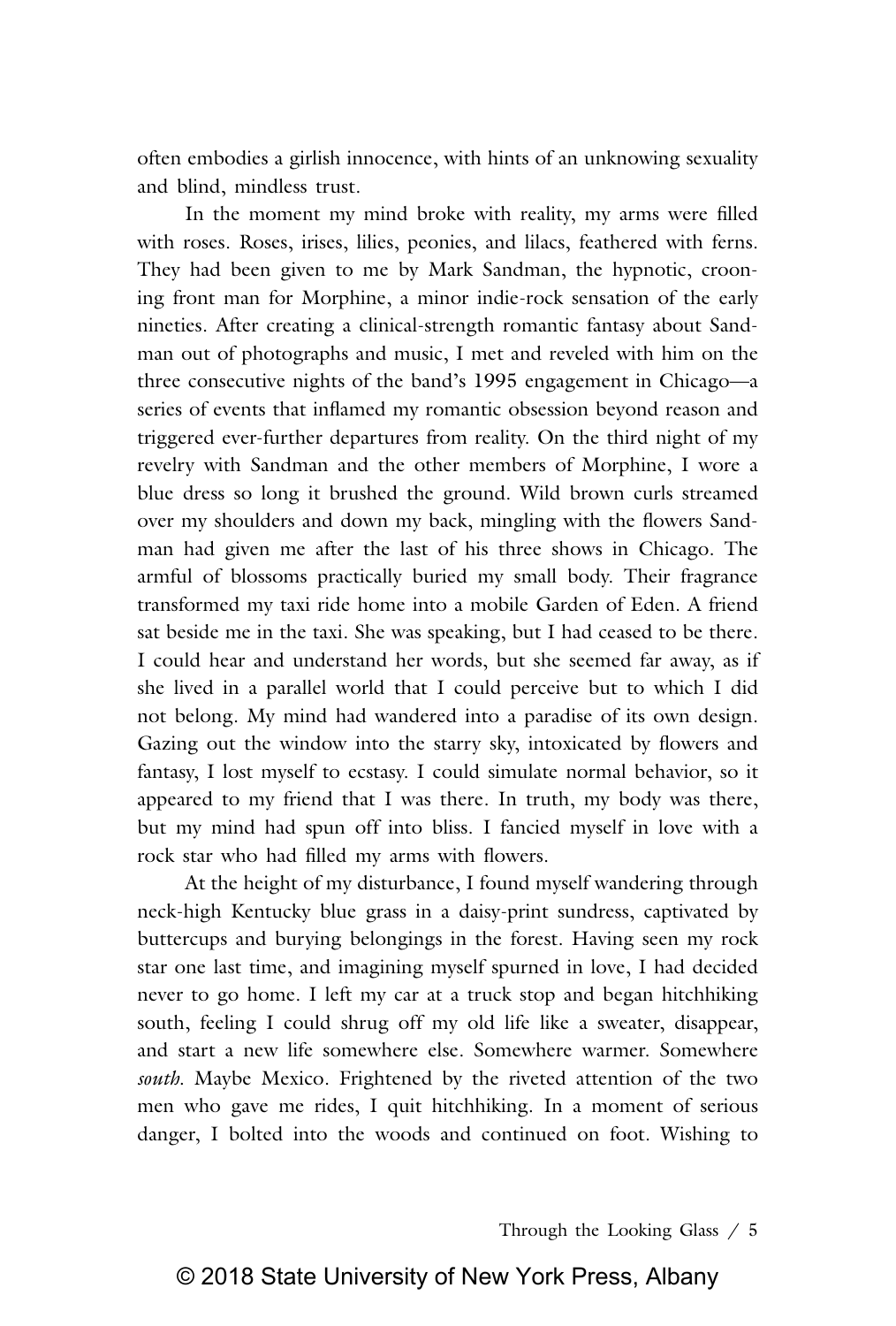abolish all traces of my identity, I destroyed my credit cards, flushed my identification, and began using a new name. Concerned that my shoes might give away my true identity, I left them by a river and walked on, barefoot. Eventually, confused and out of cash, I started wandering around a small Kentucky city in a fugue, struck into ecstasies by earlyblooming roses. I wandered into a private garden, drawn by the largest, most fragrant roses I had ever beheld. Thirsty, I helped myself to water from the garden hose. Tired, I wandered into the house in search of a sofa. The terrified homeowner, upon seeing me, escorted me promptly back outside and called the police. I sat on the porch, enjoying the fragrance of the flowers and petting the cat. The police arrived and, to their credit, drove me to a hospital, where I checked myself in.

Clinically speaking, my bizarre thinking, impulsive behavior, euphoria, and confusion—all fueled by sleeplessness and consumption of marijuana, caffeine, and nicotine—could rightly be called a "manic episode." Despite the fact that I had never (and would never) experience clinical depression, a psychiatrist suggested the label "bipolar disorder" for what ailed me. That was a reasonable enough twentieth-century name for my condition. In an earlier time, it might have been called "hysteria complicated by ecstasy."7 In an even earlier time, it might have been called "love madness."8 If we were to depart altogether from medical description and draw for understanding from the world of myth, poetry, and Jungian psychology, we could say that I had brought to life an archetype—the madwoman—that has for millennia been an expression of feminine frustration and despair. I had turned myself, spontaneously, into an Ophelia.

Before I became Ophelia, I had become an English professor. I had not yet earned my PhD, but I had my master's degree and was teaching literature and writing at DePaul University in Chicago. My symptoms began when a student in one of my classes turned in an essay describing the molestation she had experienced as a child. I became unaccountably anxious while helping her develop the essay, which was so strong she later published it in a newsletter for an organization that serves abuse survivors. My student, whom I'll call Ruth, was fifteen years older than me. She had returned to college after having been a wife. When her financier husband ran off with his secretary, Ruth decided

6 / Dancing with Ophelia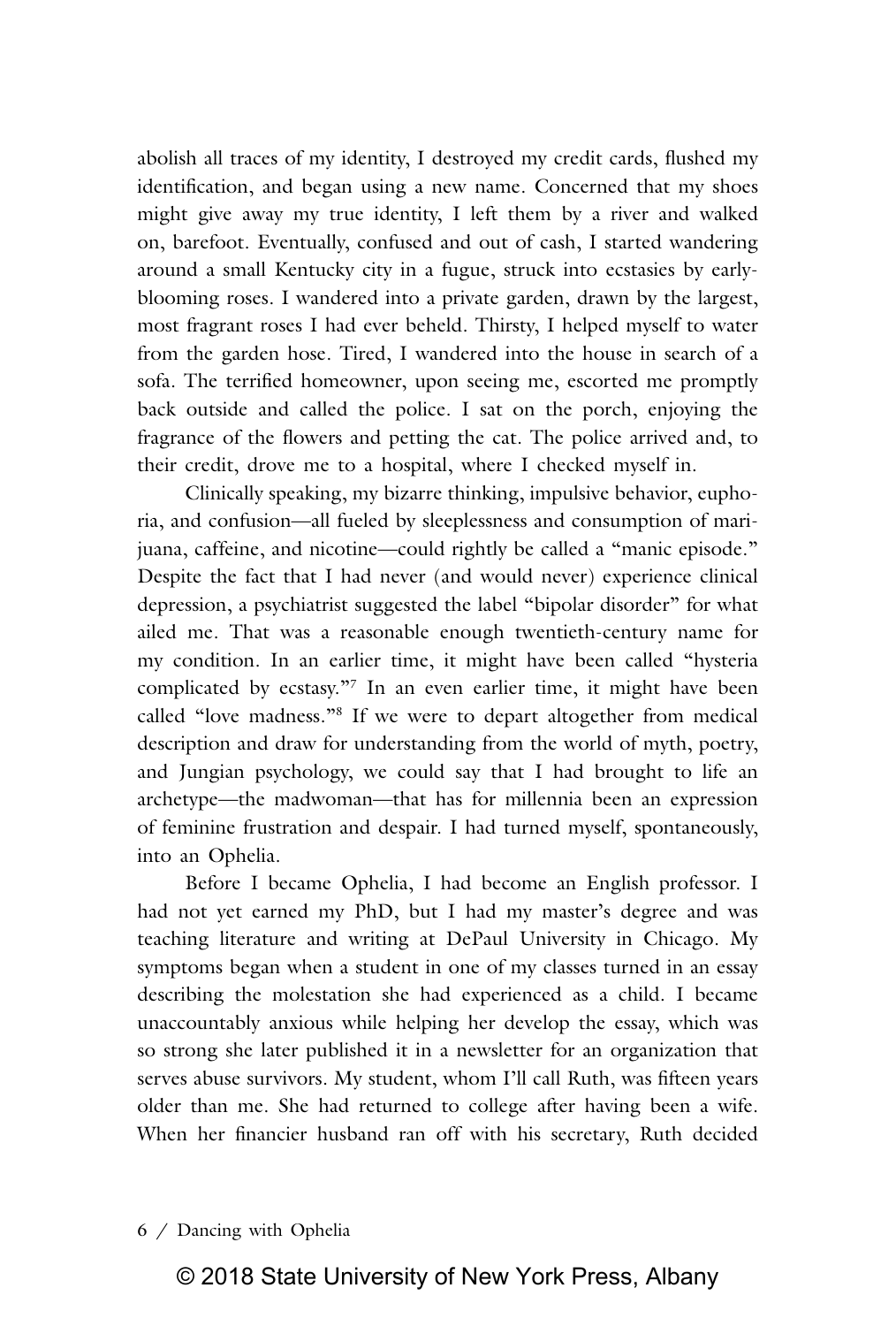to earn a degree in psychology in order to become a therapist specializing in treatment of abuse survivors, who often suffer psychological after-effects. (And who frequently marry unreliable or abusive partners.) Ruth told the story of growing up in India, where the family cook had repeatedly molested her. For reasons I could not understand at the time, my anxiety intensified throughout that semester.

I was moved by Ruth's life story and maintained our acquaintance after the course ended, listening to Ruth work through the pain of her divorce and supporting her as she undertook her new life as a college student in her forties. At some point, as a result of reading Ruth's work and listening to her describe her struggle with the after-effects of abuse, it struck me that I myself exhibited almost all the symptoms about which Ruth had written. The more Ruth educated me about abuse survivor symptoms, the more I realized they described certain aspects of my own history. I had begun experimenting with cigarettes, alcohol, and marijuana at the tender age of thirteen, stopping at age sixteen only because I contracted pneumonia. I had also suffered intermittently from insomnia, night terrors, panic attacks, difficulty swallowing, binge/starve behavior, body image problems, fear of darkness and home invasion, anxiety, and low self-esteem. I wanted to change my name. Although the symptoms fit, I had no recollection of ever having been molested. I didn't know how to act on the information and *didn't want* to act on the information, not wanting to see myself as an abuse survivor. The idea revolted me. I banished it from my mind, thinking the similarity between Ruth and me was probably imaginary.

At the same time that Ruth's essay began stirring these questions, two parts of my personal life reached a breaking point. I was involved at the time with a marriage-minded man who wished to build a life and a home with me. While he worked on a PhD, I worked to support our matrimonial and domestic hopes, unhappily underemployed as a bookstore manager, and then happily employed but woefully underpaid as an adjunct faculty member, scrambling every summer to find any work at all. There seemed no relief in sight for the punishing financial stress, which compounded my painful ambivalence about marriage. Even at thirty, I still lacked the emotional maturity and communication skills necessary for navigating conflict in a relationship. Unable to commit,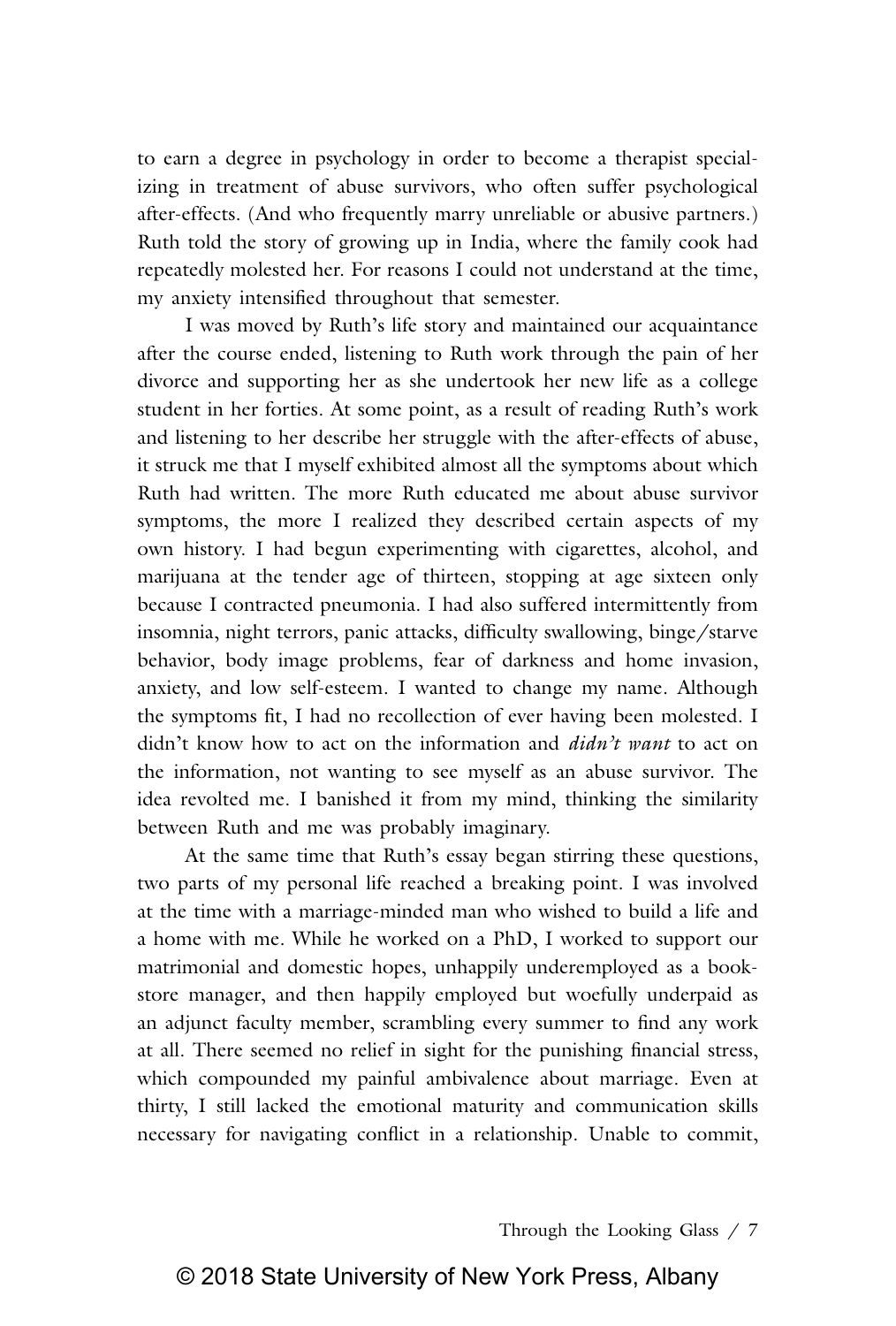and unable to end the relationship responsibly, I remained paralyzed, awash in guilt and dread. Financial despair compounded this commitment anxiety.

To manage that anxiety, I began smoking marijuana—something I had not done since my teenage years. To combat the mental fog that came with marijuana use, I began drinking excessive amounts of coffee. This combination of drugs enabled me to stay up all night writing, drawing, and developing plans to remedy my dismal career prospects and financial insecurity. During these late nights, I discovered Morphine. The first time I popped in a Morphine CD, the sultry bass lead and melodious voice that slinked out of the speakers mesmerized me, seemingly offering to fulfill the opioid promise of the band's name. Soon, I couldn't stop listening. Soon after that, I heard music in my head even without listening. Nonstop Morphine songs took over my inner airwaves.

Obsession works like a tornado gathering speed. I became convinced that the band was a profoundly important cultural phenomenon that warranted scholarly attention. I wrote to their manager and asked to interview the band members for an article when they came to town. I nursed my obsession before the interview, listening to songs and memorizing lyrics. It took my mind off the inklings stirred by Ruth's story and enabled me to avoid my ambivalence about marriage and the appalling state of my career prospects as an MA in English without a private fortune. My excitement spiked the day Morphine came to town. I interviewed the band members during their sound check at the Metro and enjoyed their hospitality before and after the show. All three days they played the Chicago venue, I went to the shows, visited with the band members, and smoked the potent Brazilian marijuana circulating among the rabble backstage. Instead of slaking my excited curiosity, these experiences fed it. My thoughts started racing. I intoxicated myself with substances and experiences around the clock and, eventually, my mind gave way. I ran away from my life like a wayward child, fleeing home, job, and relationship without a word of explanation or warning to anyone. I saw Morphine one more time but, instead of chasing them to the East Coast, I headed south, dreaming of a new life in Mexico. My mind spun increasingly out of control, leading me to that Kentucky hospital, where I spent three days. After this, I went to my childhood

8 / Dancing with Ophelia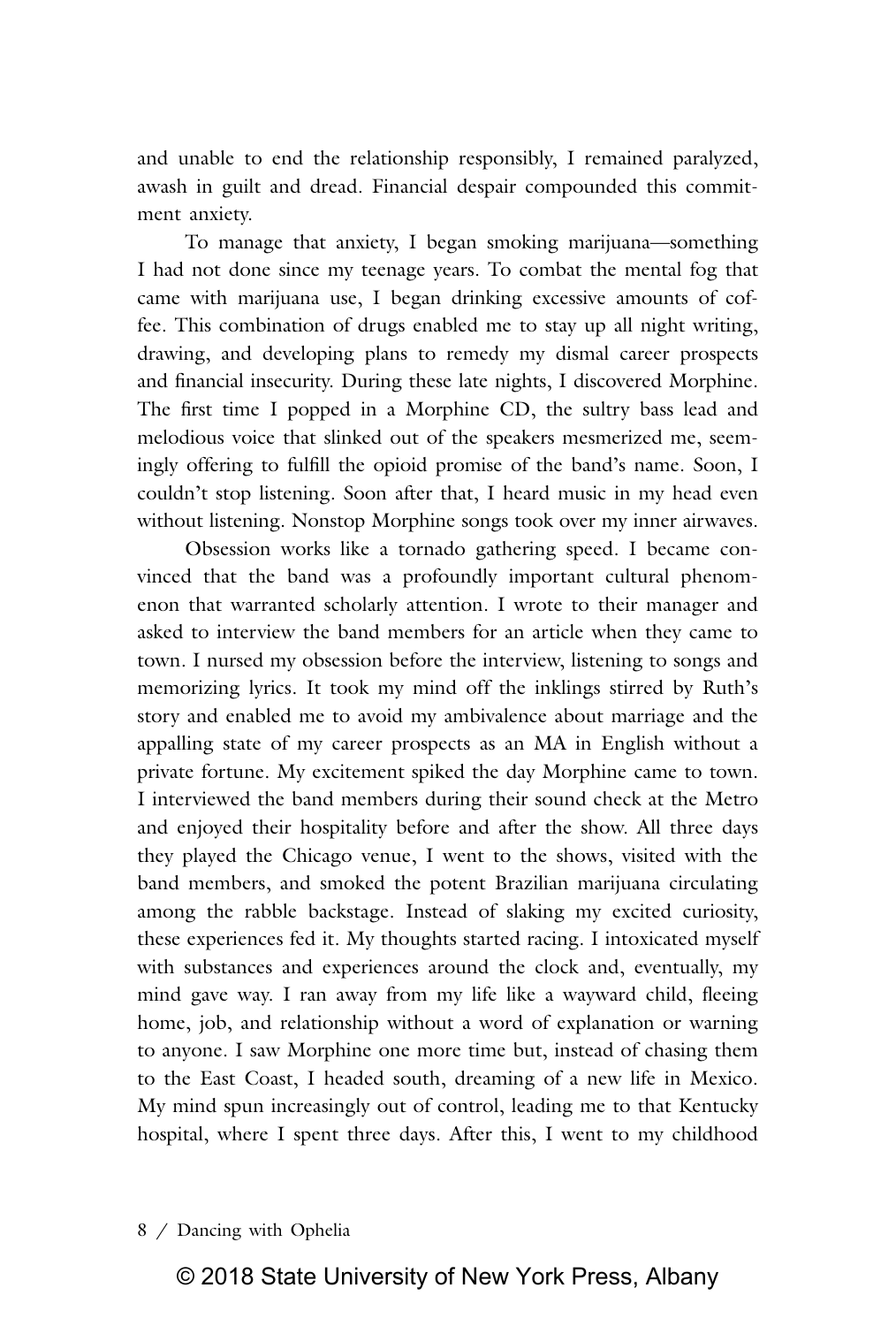home in Connecticut to recover. Once there, I checked myself into a better hospital. Controlling my sleeplessness, confusion, impulsivity, and strange thinking with prescription drugs, I left the hospital after a week, and then spent a month in the country recuperating from the ordeal.

While I was recovering, I received a visit from a family friend who, after a black sheep adolescence and violent early adulthood, had become a man of faith. In an act of extraordinary courage, dignity, and grace, he confessed that he had molested me when I was a toddler, too young to talk, too young to remember. Deeply sorry for his actions, this penitent man offered the information because he was concerned that I had been misdiagnosed. The friend, who had himself been abused in childhood, had also been diagnosed initially as bipolar, and then later diagnosed with post-traumatic stress disorder when a therapist specializing in abuse recovery explained to him that abuse survivors are frequently misdiagnosed as bipolar, borderline, schizophrenic, or suffering from dissociative identity disorder, formerly termed "multiple personality disorder." Much later in my own recovery from abuse and the trauma of psychiatric hospitalization, I learned that the issue of misdiagnosis is a pressing concern among clinicians who specialize in trauma recovery.

When I was sixteen, I almost died as a result of medical misdiagnosis. Having already been smoking for three years, I developed a chronic cough that turned into chest congestion and shortness of breath. Doctors at the small-town hospital where I was admitted decided to treat me for asthma. After all, I had a family history of asthma. My mother, who had long observed my brother's asthmatic illnesses, insisted that my illness was not asthma. She argued and pleaded with the doctors to try a new treatment. They ignored her. While they continued to treat for asthma, my breathing constricted, my temperature soared, and one lung collapsed. Unsure what to do, the doctors transferred me to Yale University Hospital, where emergency room doctors found me near death. "How long has she been breathing like this?" they asked my mother, disgusted that any doctor or hospital would have continued to treat for asthma while my condition deteriorated so dangerously. Recognizing immediately that I had pneumonia, they intubated me, hooked me to a respirator, and pumped oxygen into my blood. I "breathed" like that for a week in intensive care. When the other lung threatened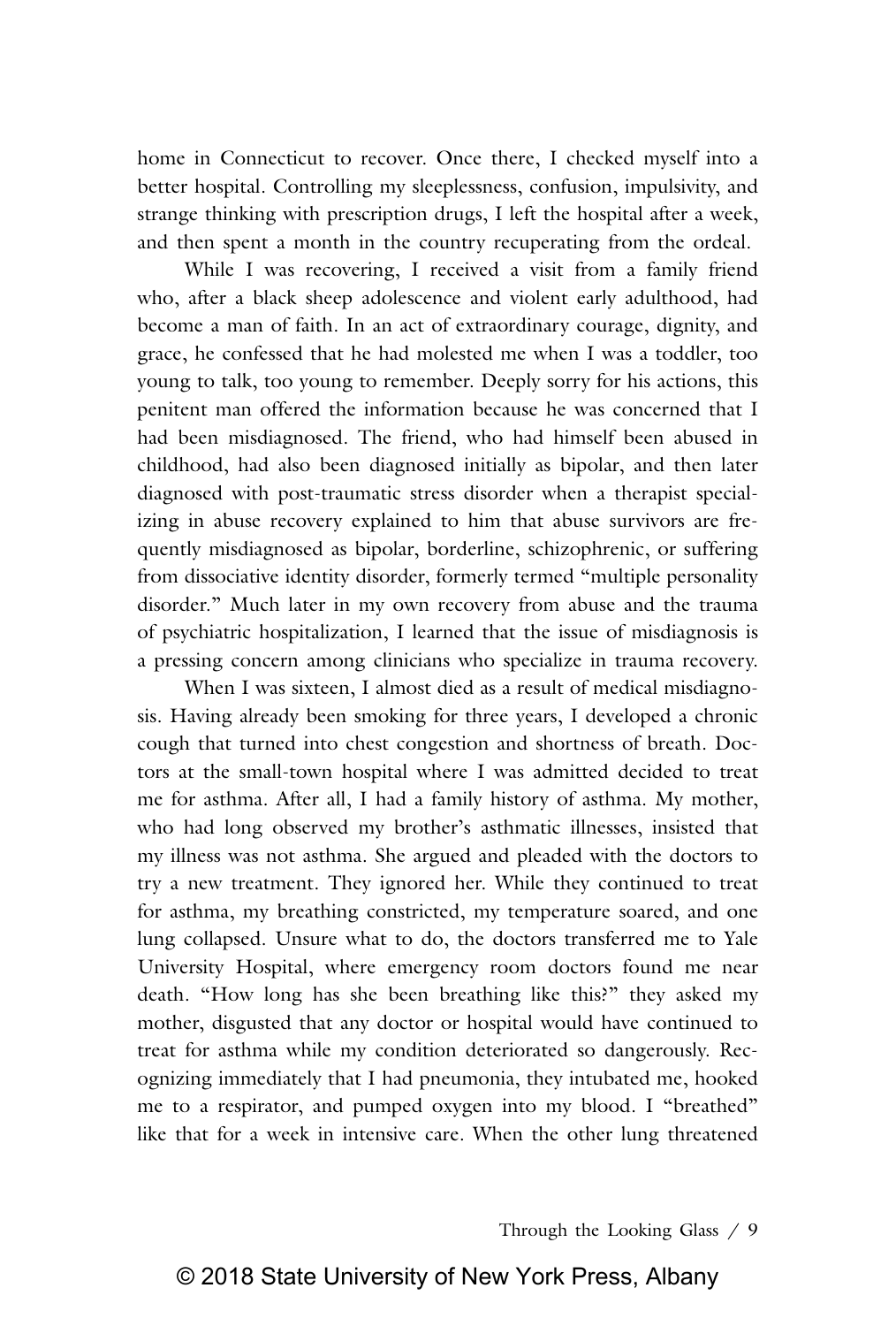to collapse, the doctors recommended that my brothers be brought to say goodbye. But I lived to tell the story. With the disease process correctly identified, and the appropriate treatment delivered, I healed.

Misdiagnosis of physical illness is life threatening. So is misdiagnosis of mental illness. With mental illness, as with physical illness, a set of symptoms can be read in more than one way. Often, it is prudent to question an initial diagnosis, seek additional opinions, and try different treatments. Unfortunately, patients diagnosed with a mental illness are sometimes said to be suffering from "denial" if they question an initial diagnosis, or if they think critically about their own treatment plan. If they decline a prescribed medication protocol, they might be labeled "noncompliant" and warned of disaster to follow. The real disaster, in cases of misdiagnosed mental illness, is that drug treatment can actually inhibit recovery. Asthma medications cannot cure pneumonia, and medication for bipolar disorder cannot cure or effectively manage the symptoms that can trouble the lives of abuse survivors, who may or may not have a chronic illness requiring preventive medication. Abuse survivors without a chronic illness may need medication in the short term to manage their anxiety and panic, but in the long term, they need the cognitive behavioral therapy that enables them to identify and change the behaviors, attitudes, and beliefs that follow from the abuse.<sup>9</sup>

Among the many developmental tasks of recovery, abuse survivors have to strengthen their capacity to feel and process emotion. When my abuser confessed, I felt nothing. Judging from the emotional intensity of my response, you would have thought he had just told me that although I didn't remember it, he had owned a Chevrolet and used to take me driving. My lack of feeling may seem surprising, but it is typical: freezing or suppressing feeling is a child victim's best psychological defense against the violation he or she is powerless to stop. Animals fight, flee, or freeze when threatened. Children, who experience the abuse as life threatening, freeze because they can't flee or fight. Unfortunately, as these children grow into adulthood, they might continue to use numbing and freezing as a defense mechanism against emotional distress. Survivors may also avoid feelings by using substances that, even in relatively small amounts, further inhibit feeling. Without an ability to feel their emotions, survivors can compromise their own agency,

10 / Dancing with Ophelia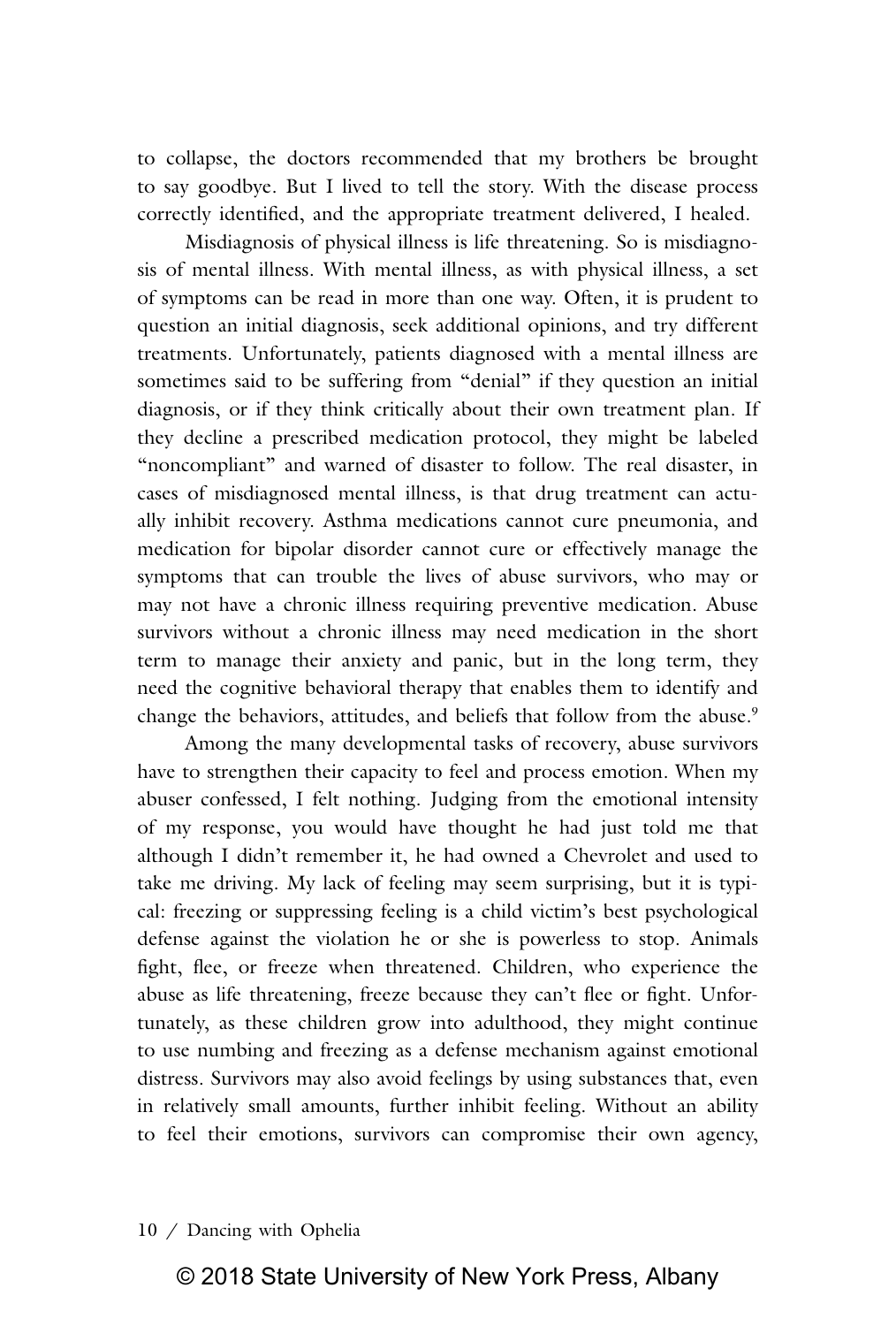experiencing paralysis or confusion when life circumstances call for effective decision making and skillful action. In addition to my survivor's tendency to suppress emotion, I had an ample amount of sedative in my bloodstream when I received my abuser's revelation. I ignored the information, and set about recovering from what looked like a manic episode. Like a good victim, I told no one about the abuse. I sought no treatment for post-traumatic symptoms.

I carried the secret for thirteen years. During that time, I experienced stability, productivity, and substantial contentment. My run of good fortune was interrupted by an emotional event that knocked me farther off course than it should have. When my son was two years old, and my husband out of work, I found myself facing the loss of my marriage. Instead of taking effective action to address the situation, I numbed myself daily with two or three glasses of wine and so much work I could barely feel, sleep, or eat. I worked myself to exhaustion and relapsed into smoking cigarettes. I distracted myself from the pain of impending divorce with another romantic obsession—an imaginary emotional attachment of suspicious intensity. Although the tide of madness never rose and overtook me completely, as it had thirteen years before, the threat of instability scared me into seeking treatment, first for insomnia, agitation, and other hypomanic symptoms, and then for the after-effects of abuse. Using prescription drugs again for three months to stabilize, I stopped using all nonprescription drugs, including caffeine, wine, nicotine, and sugar. Finally, I sought treatment for abuse recovery. I learned through treatment how abuse issues had generated disastrous strategies for coping with anxiety and loss. Receiving treatment for the underlying problem—instead of for its surface symptoms—transformed my life.

Several years of trauma recovery work allowed me to release the feelings and alter the behaviors that can arise from childhood abuse. Anxiety symptoms that had troubled me periodically for three decades disappeared. I stopped using wine, caffeine, sugar, and overeating to soothe uncomfortable feelings and started using exercise, healthy relationships, and religious practices instead. My periodic use of marijuana and cigarettes ended. These lifestyle changes brought wonderful physical and socioemotional benefits—healthy weight, low cholesterol, low blood pressure, and considerable strength, as well as a level of peace,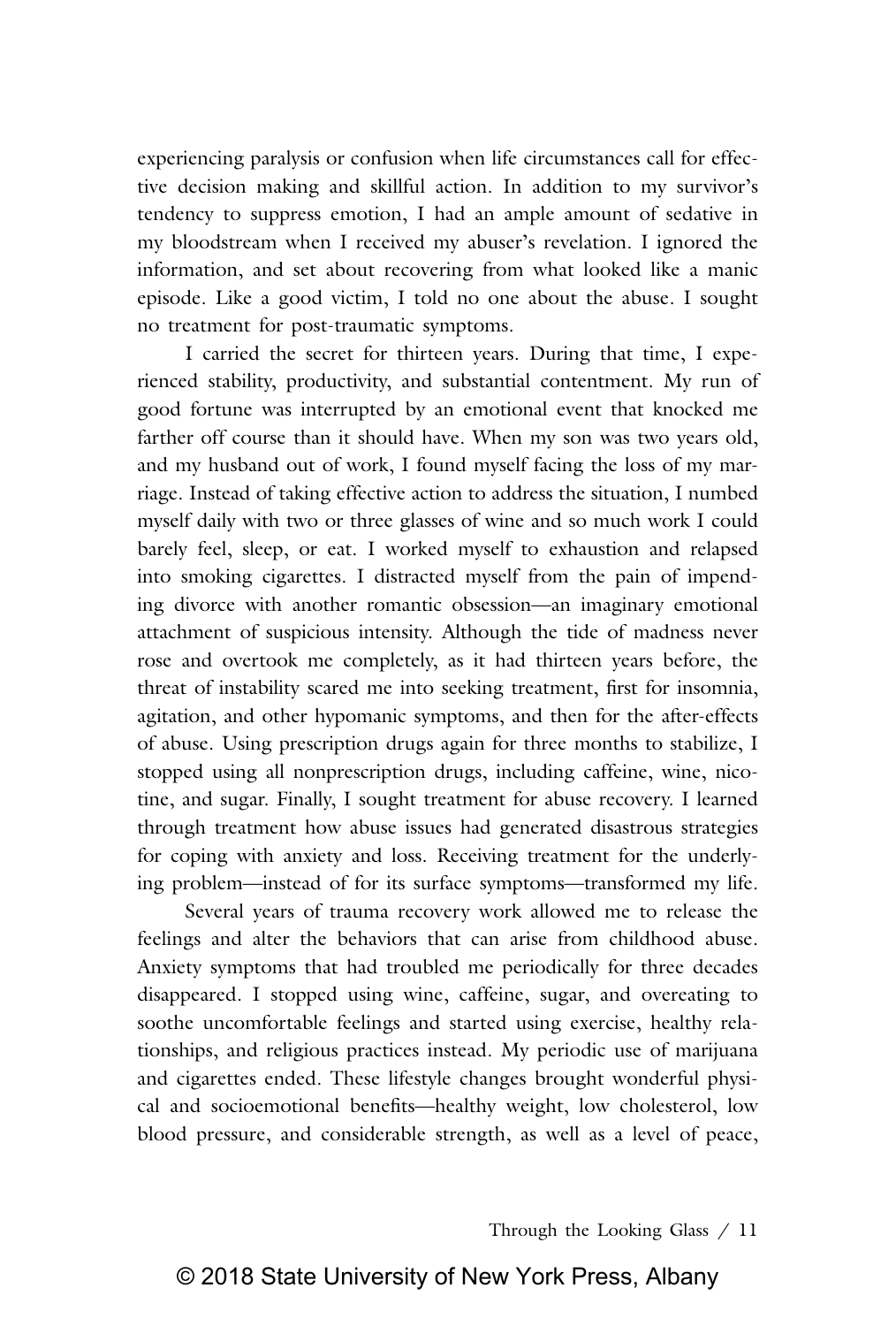productivity, prosperity, and fitness that, at thirty, I did not believe was possible. Life has gifted me with fulfilling work, a thriving child, a comfortable home, nurturing friendships, and a strong sense of community. Each day contains moments of joy, feelings of gratitude, and a pleasant anticipation of the future. Love circulates throughout my life in a variety of beautiful forms. This is mental health.

Eighteen years passed before a psychiatrist said to me: "You are not bipolar. You do not need preventive medication." Had I been a compliant patient and accepted the initial diagnosis without question, I never would have undertaken to seek the roots of my distress, or learned how to heal the emotional wounds of abuse. I would have drugged myself indefinitely, having blood tests every three months to find out if the medicine was poisoning my liver. Since I am in recovery from an eating disorder, the weight gain caused by mood stabilizers might have triggered serious depression, so I would likely have needed an anti-depressant in order to endure obesity. But skepticism saved me. My academic training does not allow me to accept anything blindly, even if it is presented as scientific truth by a doctor.

Having escaped a lifetime of overmedication as a result of my unusually skeptical attitude toward diagnoses and prescriptions, I could not help but wonder how many people in my position simply do what they are told. American culture is infatuated with the sense of certainty and authority offered by science and medicine. This cultural climate of devout faith in science makes us reluctant to remember how much *error* haunts the history of medicine, especially psychiatry. In our search for certainty in the face of frightening infirmities, we are slow to acknowledge the fallibility of medical opinion. Even a nodding acquaintance with the history of psychiatry, however, should be enough to restore greater humility to the practice of this relatively new, incomparably complex discipline.

At one time, doctors considered it scientifically true that madness famously called *hysteria* for its etymological root in the word *hyster*, the Greek word for "womb"—was caused by a woman's womb detaching from the adjoining viscera and floating throughout her body. Quite rationally, therefore, doctors prescribed hysterectomy as a solution. At another time, doctors thought that drilling holes into the brain was an excellent way to treat mental illness. In 1949, Egas Moniz received a Nobel prize

12 / Dancing with Ophelia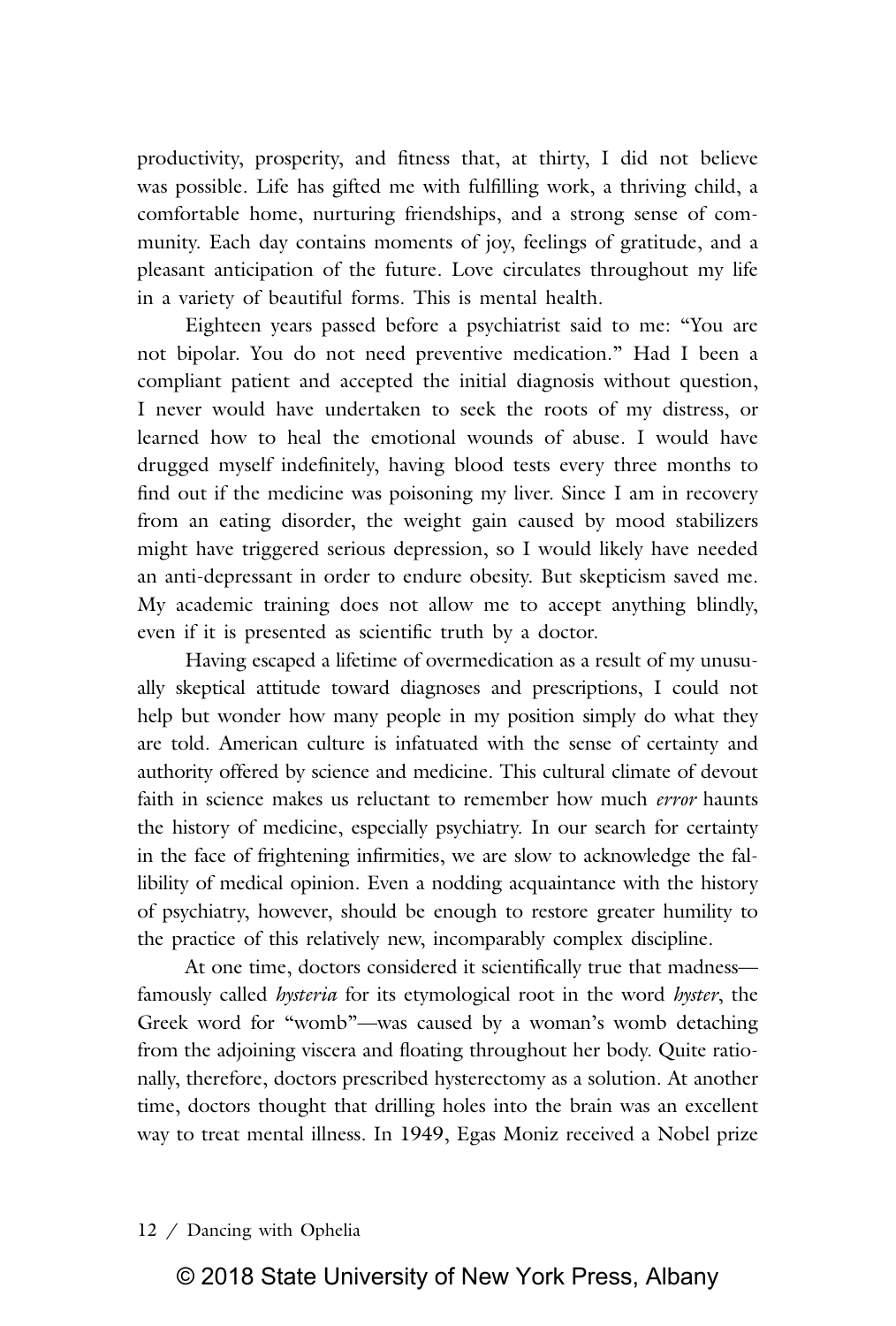for inventing prefrontal lobotomy.<sup>10</sup> Walter Freeman, an exceptionally entrepreneurial psychiatrist, invented a more convenient "neurosurgical" technique in 1946: he could perform a lobotomy without anesthesia during an office visit by using electrical shock to knock the patient out, after which he would hammer an ice pick seven centimeters into the brain through the eye socket, then pull up on the ice pick to destroy frontal lobe nerve fiber.<sup>11</sup> Since this made patients "calmer," mainstream psychiatrists considered the treatment a medical breakthrough. The *American Journal of Psychiatry* trumpeted the success of psychosurgery in 1948; editors at the *New England Journal of Medicine* wrote that with psychosurgery, "a new psychiatry may be said to have been born."<sup>12</sup> Fortunately, medical opinion eventually turned away from this bizarre and aggressive "treatment." If it hadn't, I might have found myself in 1995 lying in a hospital bed with an ice pick in my head.

Instead, I found myself lying in a hospital bed unable to move my neck, seeing double as a result of Haldol, an anti-psychotic. Contemporary psychiatry, committed to a "chemical imbalance" theory of mental illness, controls madness with chemistry, but shows little interest in healing madness, where possible, by locating and resolving nonphysical causes of madness. In fact, many psychiatrists deny or minimize causal connections between life events and mental dysfunction. The biomedical party line is that life events may trigger an underlying chemical abnormality that causes madness, but that events themselves cannot drive someone to madness unless a person's chemicals predispose them to break down under stress. That might be true, but it definitely has not been proven—only repeated so many times that it sounds like fact. Talk therapists, social workers, and skeptical psychiatrists, like Peter Breggins or Judith Herman, tend to be more openminded about causality and less resigned to nonstop drug treatment. Truthfully, we don't know exactly what causes any specific episode of severe mental distress. Where genetic inheritance may influence distress, we don't know why the same genetic inheritance produces mental health problems for some family members and not for others. Our uncertainty about etiology should lead to more caution and humility in diagnosis and drug use—both should be guided by an awareness of the highly limited, provisional nature of our present state of knowledge about the mind and brain.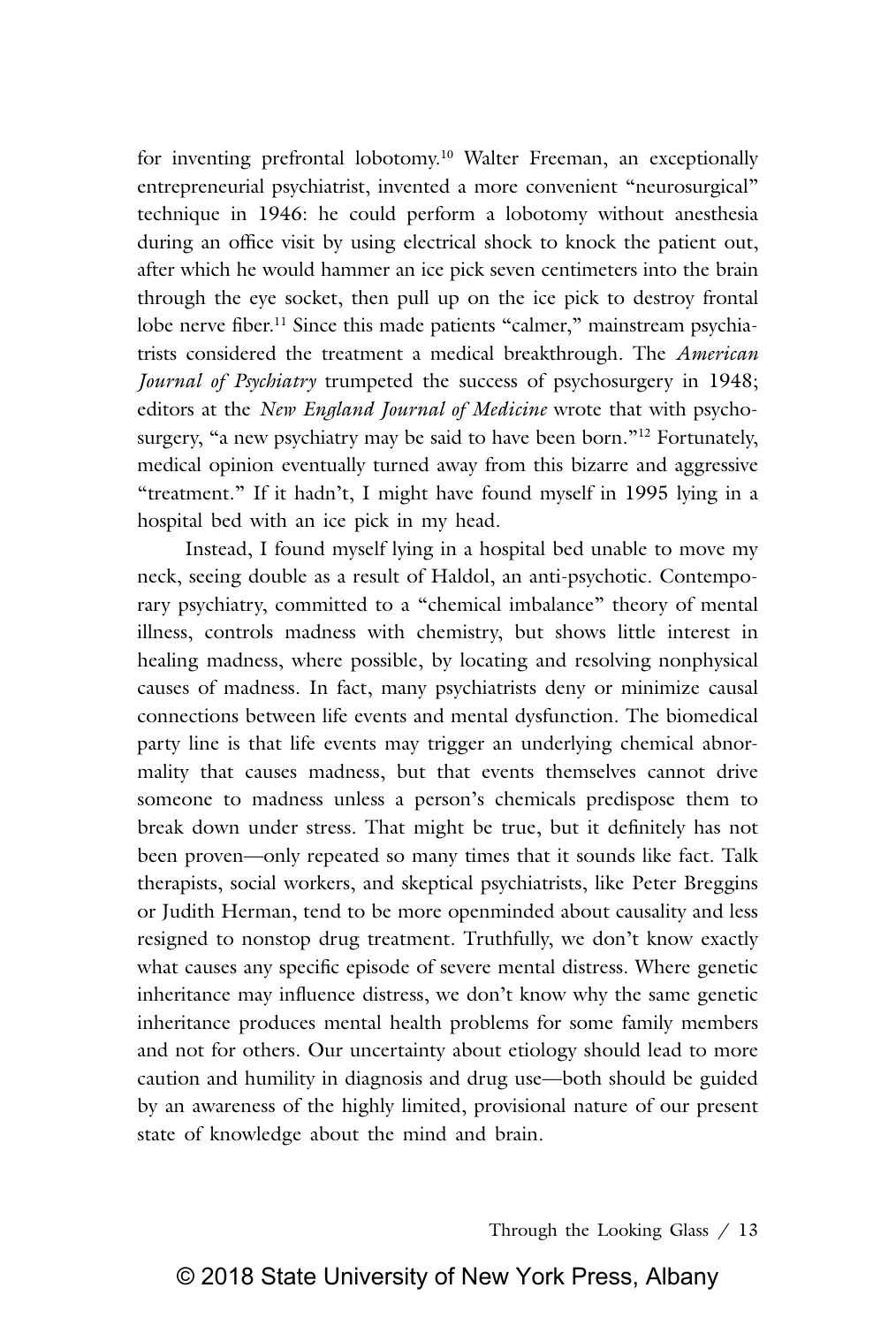I owe my drug-free mental health today to my decision twenty years ago not to accept a strictly biochemical explanation of my distress as the gospel truth. Biomedical knowledge—doctors, clinical labels, and drugs—helped me manage my crisis in the short term. Poetic understanding enabled me to build mental and physical health in the long term. The study of literature has offered me lifesaving ways to think about the experience of madness. I followed short-term biomedical treatment with long-term effort to *read the story* my symptoms told and *to translate* the metaphors enacted through madness into usable insights. I took responsibility for *naming* and *explaining* my own condition. Reading my madness like a poem or story enabled me to understand and resolve the causes of my breakdown. As I recovered, I used poetic concepts to understand *why* my mind and body collapsed and *what life changes* recovery required. Images and themes from four millennia of literature enabled me to understand what madness had revealed to me about maximizing the creative potential of my own life.

Whereas biomedical thinking asks how we can most quickly get rid of our disturbances, poetic thinking asks us to wonder what our disturbances mean. How and why have our minds stopped functioning effectively? What do our visions, hallucinations, delusions, fantasies, and strange actions mean? Toward what secret or forgotten truths do they lead us? What do they tell us about ourselves that we don't already know? How are they connected to the rest of our lives—to our loves, dreams, hopes, fears, and desires? What do they tell us about our world that we wish we didn't know and wish weren't true? And how can they point us toward changes that will mobilize our creative powers? To adherents of the biomedical model, to approach madness poetically is to romanticize madness inappropriately. My experience convinces me that a poetic approach to madness is more pragmatic than romantic—a potent healing modality.

I used medicine to stabilize my disturbance and literature to comprehend and then resolve my disturbance. I took an anti-psychotic for two months, and an anti-seizure drug, Depakote, for six months. The drugs straightened out my thinking considerably while causing a thirtypound weight gain, significant hair loss, and sexual dysfunction. Because of the side-effects, and because the diagnosis did not feel like a perfect

14 / Dancing with Ophelia